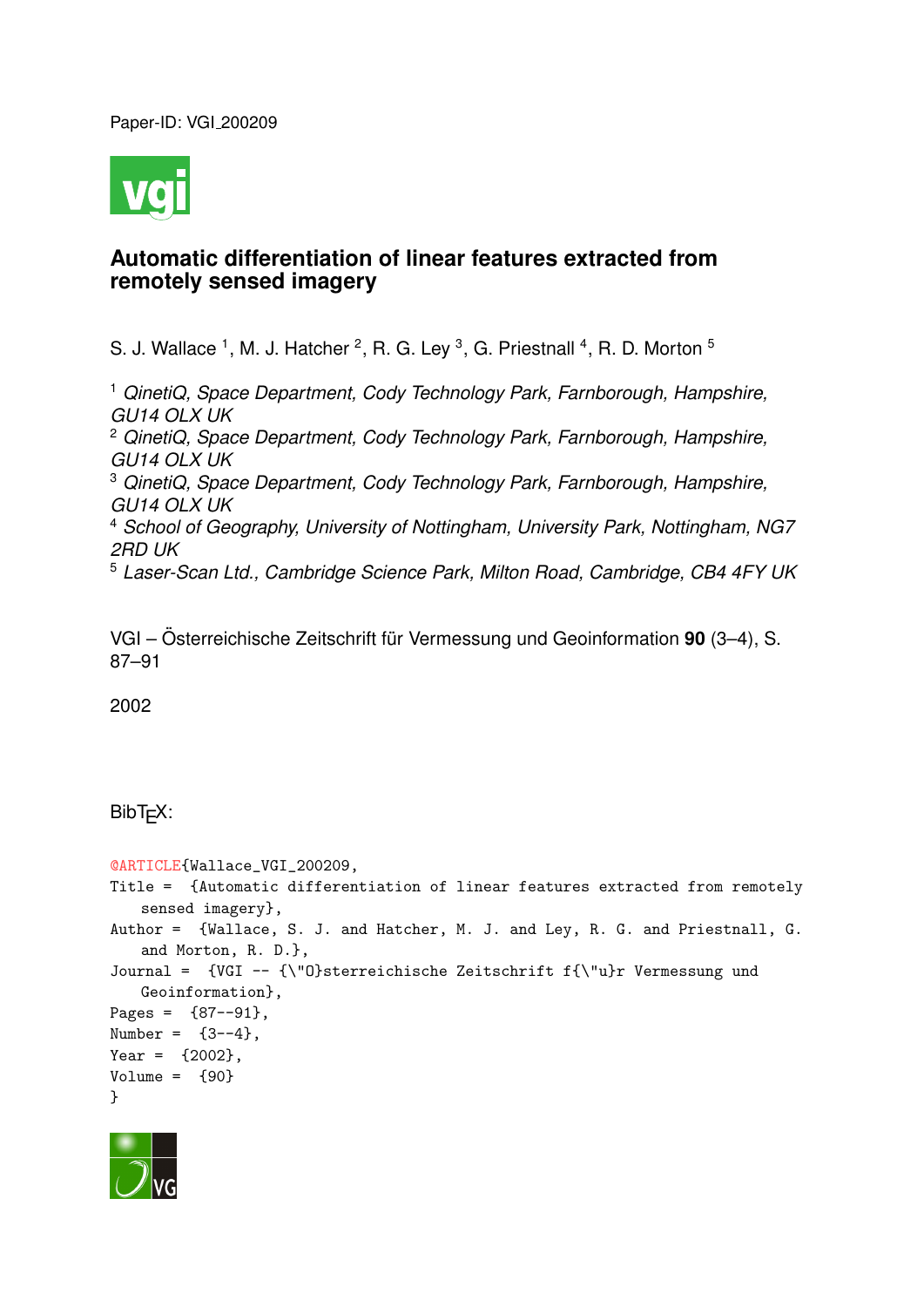## Automatie differentiation of linear features extracted from remotely sensed imagery

S.J. Wallace, M.J. Hatcher and R.G. Ley, Hampshire; G. Priestnall, Nottingham; R.D. Morton, **Cambridge** 

#### Abstract

An approach to automated feature extraction is presented which uses an object-oriented geodata model as the framework to store contextual knowledge and to use this both to control feature extraction routines and to automatically differentiate between linear feature classes (roads, railways, rivers etc.). The problem of geographic extraction has proved complex and ideally requires the incorporation of contextual clues similar to those used by human interpreters of imagery. The paper describes a proof of principle system developed under UK Ministry of Defence Corporate Research funding. The geodata model comprises a class hierarchy representing the features under study and their likely relationships. Each class of object within this model contains criteria that need to be satisfied in order to strengthen the belief that an instance of that object type has been recognised. The system described has at its core a spatially enabled object oriented database. This enables the extraction of linears to be divorced from the classification process which gives the system the flexibility to build up evidence of class membership from a variety of sources. In this way linears can be tagged with initial probabilities of class membership and refined following further processing, such as network building stages, where classification conflicts are identified and resolved to provide more probable class memberships.

## 1. lntroduction

### 1.1 Background

Although linear features are recognisable by humans in the majority of medium to high resolution remotely sensed imagery, the task of algorithmically discriminating between the linear features observable in imagery is complex and calls for an approach based upon objects rather than pixels. The properties of objects and their placement within the wider scene may be considered in order to utilise some of the contextual knowledge used by humans. This paper presents an approach to managing the complexity of this recognition problem, which involves the development of a flexible and extensible system set within a spatial object-oriented database environment.

The Automatie Linear Feature ldentification and Extraction (ALFIE) project is led by QinetiQ (formerly the UK Defence Evaluation and Research Agency), and involves the School of Geography at the University of Nottingham, and Laser-Scan Limited. lt is funded under the UK Ministry of Defence Corporate Research Programme. The project is driven by the need to rapidly populate military Synthetic Natural Environment (SNE) databases. Standard military datasets are typically used to provide the bulk of the data for a SNE database. However, such datasets may not be available for the specific area ot interest, they require augmentation and filtering, and may be based on out-of-date mapping. The requirement therefore exists to generate tailored, up-to-date geospatial data in a cost effective manner. The strategy presented also has direct implications for operational automated map production and revision systems.

### 1.2 Aims

The prime requirement of the research is the investigation and design of a methodology which supports rapid database generation for any part of the world. Timeliness and universality are fundamental considerations. The aim is to investigate the development of a fully automated extraction process which is capable of extracting more than one type of linear feature. The output of the research is a prototype system which aims to ingest a variety of remotely sensed imagery, extract all (as yet unknown) linear features, and automatically assign each linear object to the appropriate object class (in this case railways, rivers, and different classes of road). As part of the process, the aim is to capture some of the contextual knowledge used by humans to characterise each linear object and enable the discrimination between each object class.

## 1.3 Related work

In disciplines where the object or pattern under investigation has quite a predictable shape, size and type, then reliable total automation can be achieved. However, the problems of developing transferable rules for automated object ex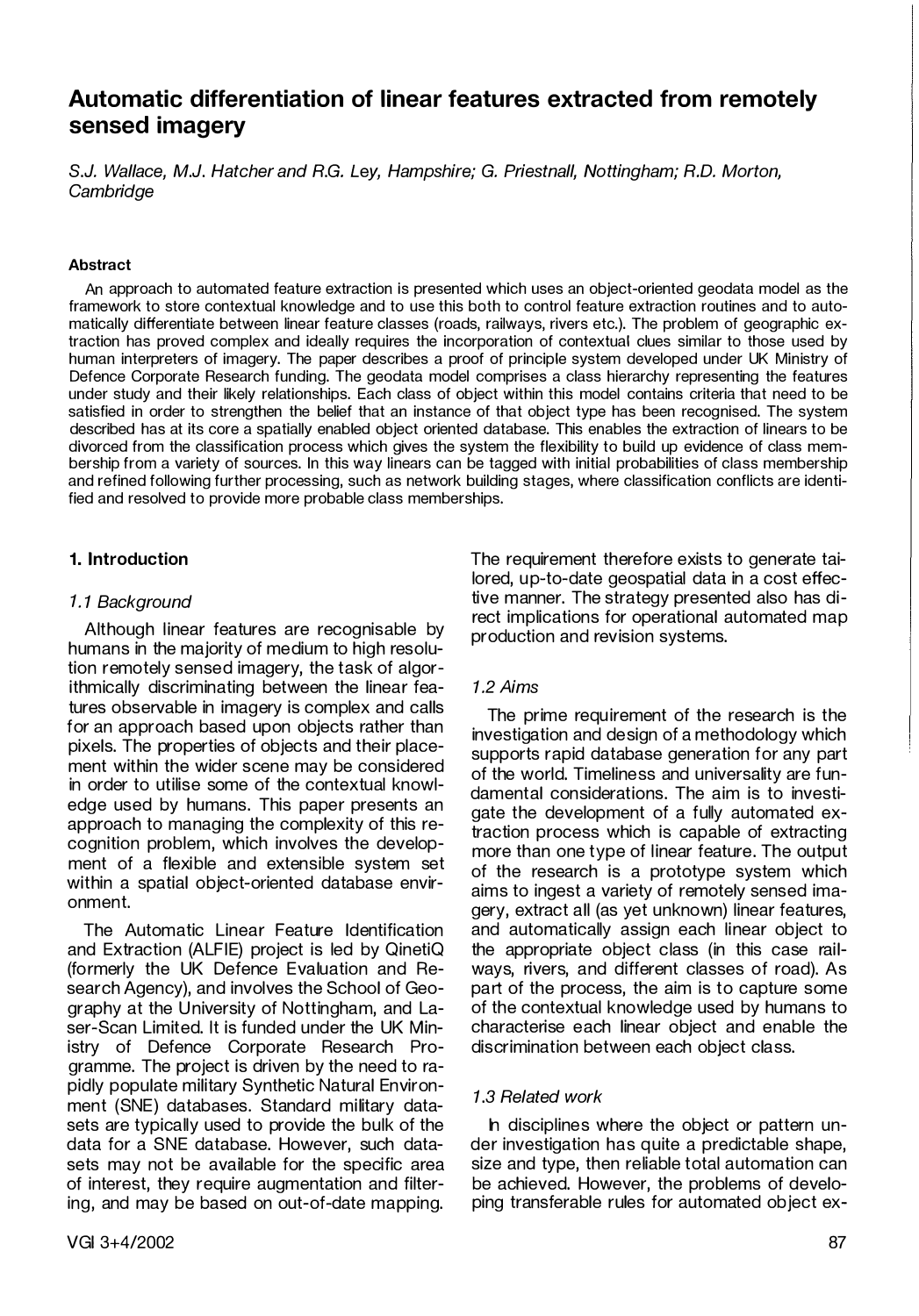traction to geographical features have been recognised for many years (McKeown et al, 1985). Due to geographical objects being so variable, attempts to extract them in a totally automated fashion have been largely unsuccessful unless restrictions are placed upon the source image type or the characteristics of the target object.

Semi-automated approaches often involve the manual identification and seeding of a certain type of object, the geometry of which is then extracted (e.g. Vosselman and de Knecht, 1995). An alternative approach is to reduce the search space for objects by using existing map data to guide the extraction process (Bordes et al, 1 997). Such approaches must address issues of cartographic generalisation and in particular the degree to which positional information can be relied upon (Abramovich & Krupnik, 2000). Attempts to increase the level of automation may utilise some of the contextual information which humans effortlessly employ when interpreting an image. The placement of an object within the wider scene and its inter-relationships with other objects at a range of scales would constitute general contextual knowledge (Priestnall and Wallace, 2000). When putting these broad concepts into practice more specific mechanisms for representing contextual clues are described. Contextual regions and local rule-based 'sketches' (Baumgartner et al, 1997) represent different levels of spatial context. Containment within broad land use regions influences the type of object patterns observed, and at the local level certain rules can describe commonly observed inter-relationships between objects of different types. Local relationships between roads and linear groupings of buildings are presented by Stilla and Michaelson (1997). In addition to knowledge contained within one scene, collateral evidence from other imagery can be used (Tonjes and Growe, 1998).

## 2. Methodology

## 2. 1 Overview

The attributes of a feature may vary depending on the region of interest. For example, the nature of a road may differ for rural and urban areas (called context regions). For this reason ALFIE has the ability to treat these areas separately. ALFIE aims to use context by deriving a number of attributes associated with a linear object within different context regions. Object orientation (0-0) is fundamental in the approach taken. Extracted linear features are maintained as ob-<br>jects within Laser-Scan Ltd's O-O spatial database. By defining suitable methods it becomes possible to interrogate primitive linear objects for contextual information that can be used in their classification. 'Value methods' dynamically extract attributes from both source image and extracted linear primitives. As this information is derived on the fly by the method, rather than being stored as a static attribute, the information can be guaranteed to be up-to-date, honouring automatically any changes made to the database. A total of eighteen methods were devised with five proving particularly successful at differentiating between feature classes. These are: width; variation in width; sinuosity; dominant spectral value; and variation in spectral value.

A full description of the ALFIE processes can be found in Priestnall and Wallace (2000), Wallace et al (2001), and Priestnall et al (2003, in preparation). The salient features of the process are described here to provide the context for the results reported. ALFIE uses a toolkit of extraction algorithms to cater for the variation in image types and resolutions used. For a fully automated system the most appropriate algorithm has to be automatically selected for the given input image. A control strategy is therefore required which initiates and tracks each stage of the extraction and classification process. The research is addressing these issues in a modular fashion in an attempt to provide a flexible framework which facilitates the incorporation of new algorithms and provides the capability to extend the system to extract features other than linears.

## 2.2 Process f/ow

Table 1 details the processing undertaken during each stage of the processing under the control of a control interface.

| Operation                                             | <b>Control Module</b>        |  |
|-------------------------------------------------------|------------------------------|--|
| Selection of imagery                                  |                              |  |
| Choice of algorithm                                   | Preparation                  |  |
| Selection of parameters                               |                              |  |
| Pre-processing of imagery                             | <b>Pre-processing</b>        |  |
| Derive contextual information                         | <b>Collateral Extraction</b> |  |
| <b>Extraction of linear primitives</b>                | <b>Linear Extraction</b>     |  |
| Classification/identification of<br>extracted linears | <b>Classification</b>        |  |
| Construction of topology                              |                              |  |
| Network building                                      |                              |  |
| l Validation                                          | Validation                   |  |
| Final editing                                         | Manual                       |  |

Table 1. Operations undertaken by each control module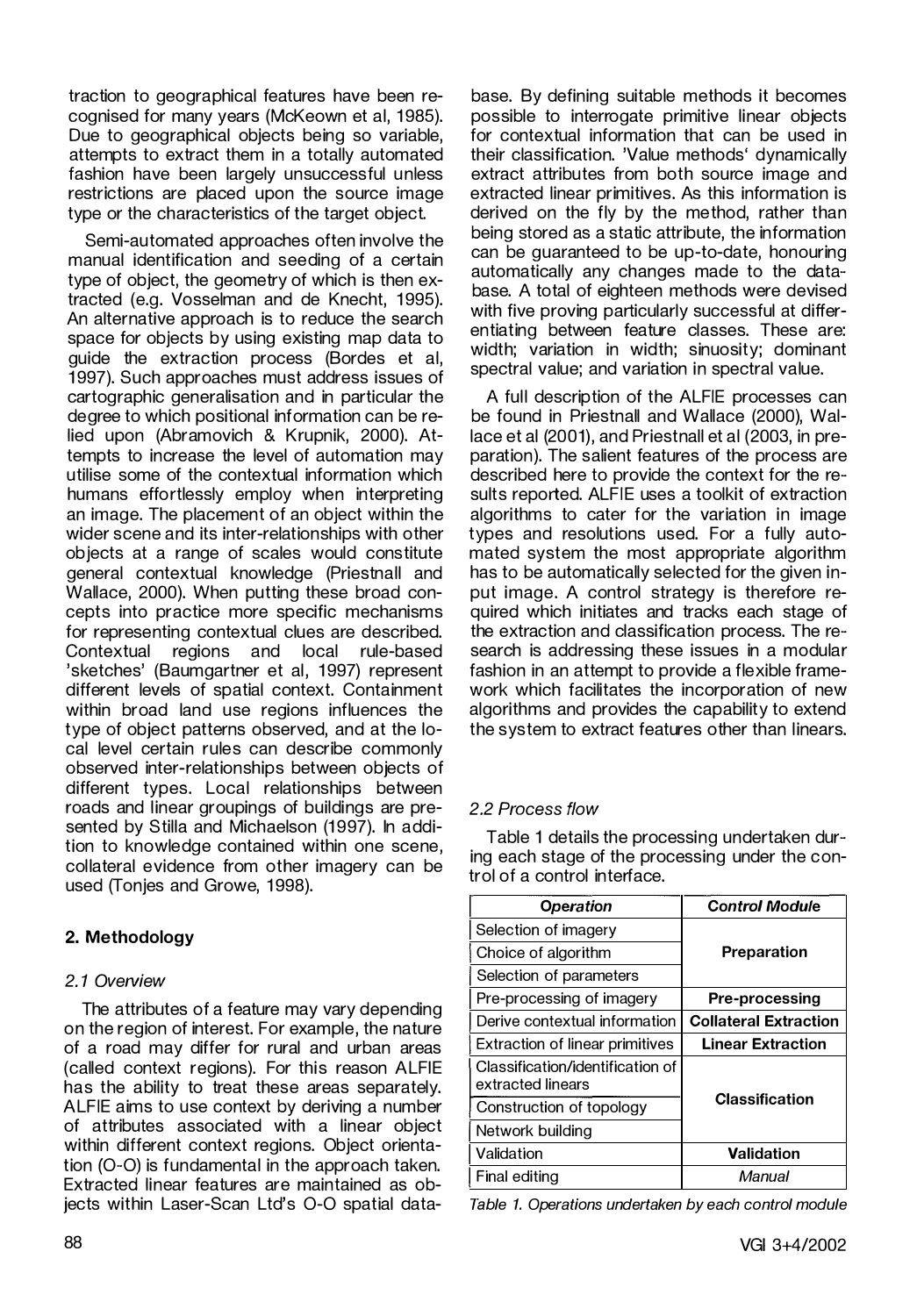In essence, the control strategy selects the most appropriate algorithm for the given input image. The results of the extraction are populated to the 0-0 database as 'unclassified'. The value methods are run to derive the contextual information for each linear and the unclassified lines attributed with the results. A Cluster-Weighted Model (CWM) classifier is used to determine the initial probabilities of class membership. The output from the CWM is a straightforward probability table, which has as many columns as there are discrete valued dimensions. These discrete dimensions correspond to the database methods determined to be significant discriminators. The CWM is trained using a manually created truth dataset representing a typical set of features where class membership is known. Following classification the linear features are populated to the relevant feature class. At this stage the lines are still fragmented and therefore a network building stage is initiated with the aim of creating a topologically correct network for each feature class. Junctions are determined either with comparison to existing coarse resolution mapping (e.g. VMap) or by pattern matching techniques. Corridors are built between these junctions taking into account the classification of extracted lines between the junctions and the underlying image characteristics.

### 3. Results

#### 3. 1 Extraction of linear primitives

Table 2 provides details of metrics derived for the initial linear feature extraction phase. Results are provided which compare fully automatic extractions made for both urban and rural context regions with reference datasets for an area around Worcester, UK. Figure 1 shows an example extraction for a subset area showing a major dual carriageway junction within the urban area. The urban reference dataset for this area is given in Figure 2 with the area of extraction shown in the top right of the figure. (Note: minor roads are not indicated in the Figure 2 for clarity but were included in the metrics). The metrics quoted are for extractions made by the selected algorithm (which may be different) for both rural and urban areas operating on a Russian KVR image with GSD  $\sim$ 2m. The metrics are those used by Harvey (1997) as a means of quantifying extraction results.

At this stage in the processing no filtering of the extraction result has been made and therefore a significant number of false positives are



Figure 1. Example initial extraction result

likely. Further refinement occurs after this stage. The extraction is characterised by fragmented lines although the major features such as the junction slip roads and the railway running north-south have largely been delineated. A significant number of false positives in the form of short linears can be seen and these typically represent building edges. In Table 2 the percentage complete figure is a measure of the reference model that is covered by the extraction result. The percentage correct is the inverse. The rank distance is a normalised distance measure between the extraction and reference data, ranging from 0 to 100, while the branching factor indicates the degree to which the extraction "over extracts". With a perfect result this factor would



Figure 2. Reference dataset for the urban area.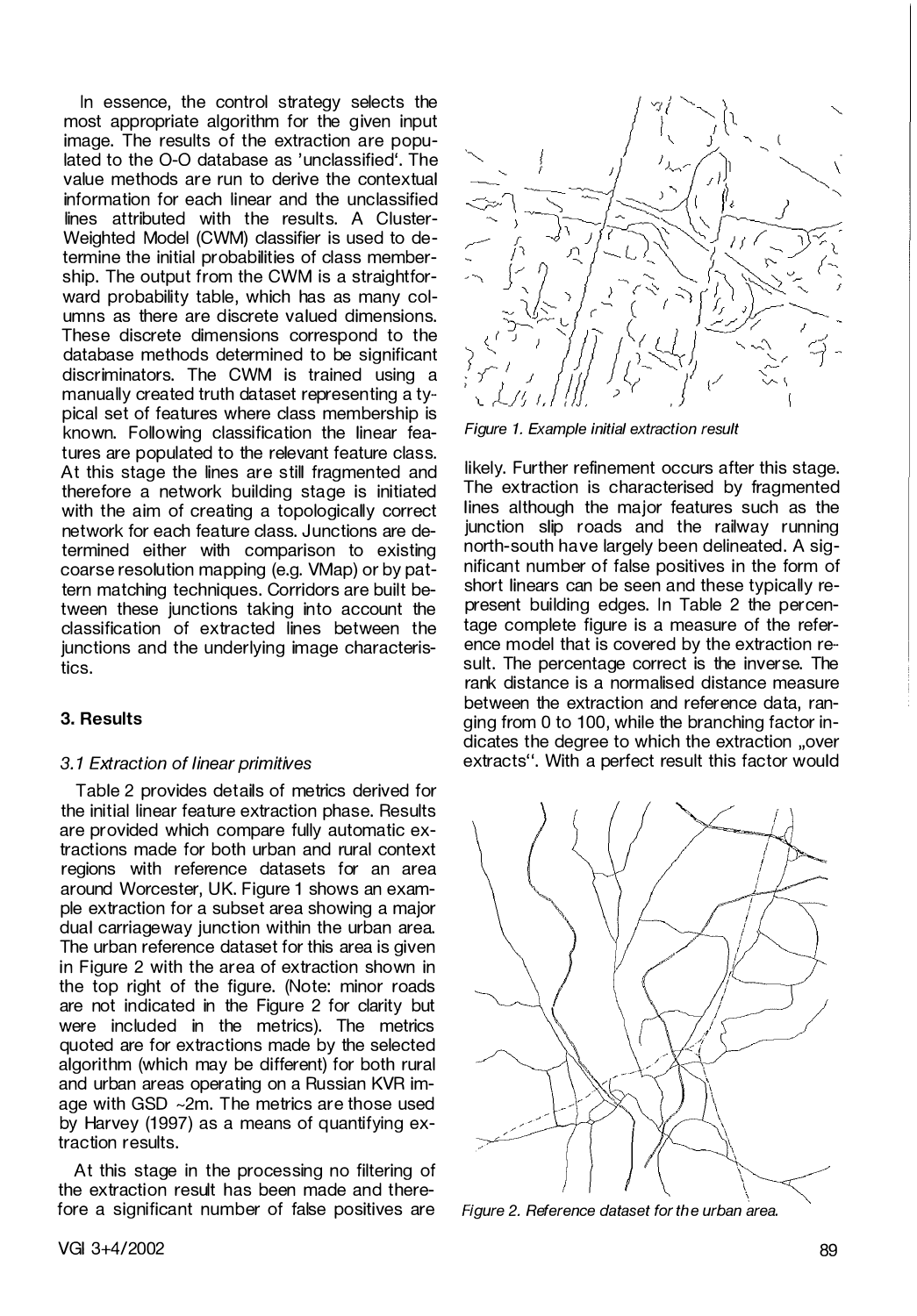be 0 while a factor of 1 indicates that for every correctly extracted line a false line has also been extracted. Theretore the higher the number the greater the number of false extractions.

lntersecting the extractions with the reference datasets show that 72% of linears in the rural areas have been extracted while this figure falls to 37% for the urban areas.

|       | % Com-<br>plete | 1% Correct | Rank<br><b>Distance</b> | Branching<br>Factor |
|-------|-----------------|------------|-------------------------|---------------------|
| Rural | 52.72           | 9.77       | 37.91                   | 9.24                |
| Urban | 30.88           | 8.75       | 22.69                   | 10.43               |

Table 2. Initial extraction metrics

This reduction is due mainly to the increased complexity of the scene in the urban areas with a significant proportion of the lines extracted representing building edges rather than the linear network features of interest. The figures in Table 2 quantify what is evident in the extraction that a significant number of false positives, (or "noise") have been extracted. lt is these false positives that lead to the smaller percentage correct figures. Clearly the requirement exists to reduce the "noise" in the extractions. This is achieved through the generation and analysis of context information and these pieces of evidence are used to generate initial assessments of the feature class into which each line falls.

## 3.2 Classification

Table 3 details the result of the classifier in determining the most probable feature class for each true positive extracted line (combined for both urban and rural areas) when compared to the reference datasets. lt can be seen that dual carriageways have a high correct classification percentage. Although spectrally similar to other roads, with which there is some misclassification, the key discriminant here is width. Differentiating between single carriageway roads and railways has proved more problematic. These tend to be spectrally similar and of similar width. lt fine resolution imagery is available, texture can provide some degree of discrimination since road surfaces tend to be more homogeneous than the elements comprising a railway feature.

Rivers are the most straightforward to classify since water is more spectrally distinct than the elements comprising other linear features. Thus a water mask is created from a multi-spectral image as part of the collateral extraction phase. This can then be intersected with the extraction result to provide high classification probabilities for the intersecting features.

## 3.3 Network building

The ideal output from the ALFIE system is a complete network of linear features, topologically correct, and correctly classified. Clearly a number of intermediate outputs can be generated from the ALFIE system which facilitates manual correction or completion as appropriate. Space precludes a full description of the results but Figure 3 shows the final output to the system



Figure 3. ALFIE system final output

|                           | Road - Dual<br>Carriageway | Road – Single<br>Carriageway | Railways | <b>Rivers</b> |
|---------------------------|----------------------------|------------------------------|----------|---------------|
| Road - Dual Carriageway   | 80%                        | 0%                           | 0%       | 0%            |
| Road – Single Carriageway | 15%                        | 56%                          | 31%      | 0%            |
| Railways                  | 5%                         | 31%                          | 68%      | 3%            |
| <b>Rivers</b>             | 0%                         | 12%                          | 1%       | 97%           |

Table 3. Classification confusion matrix